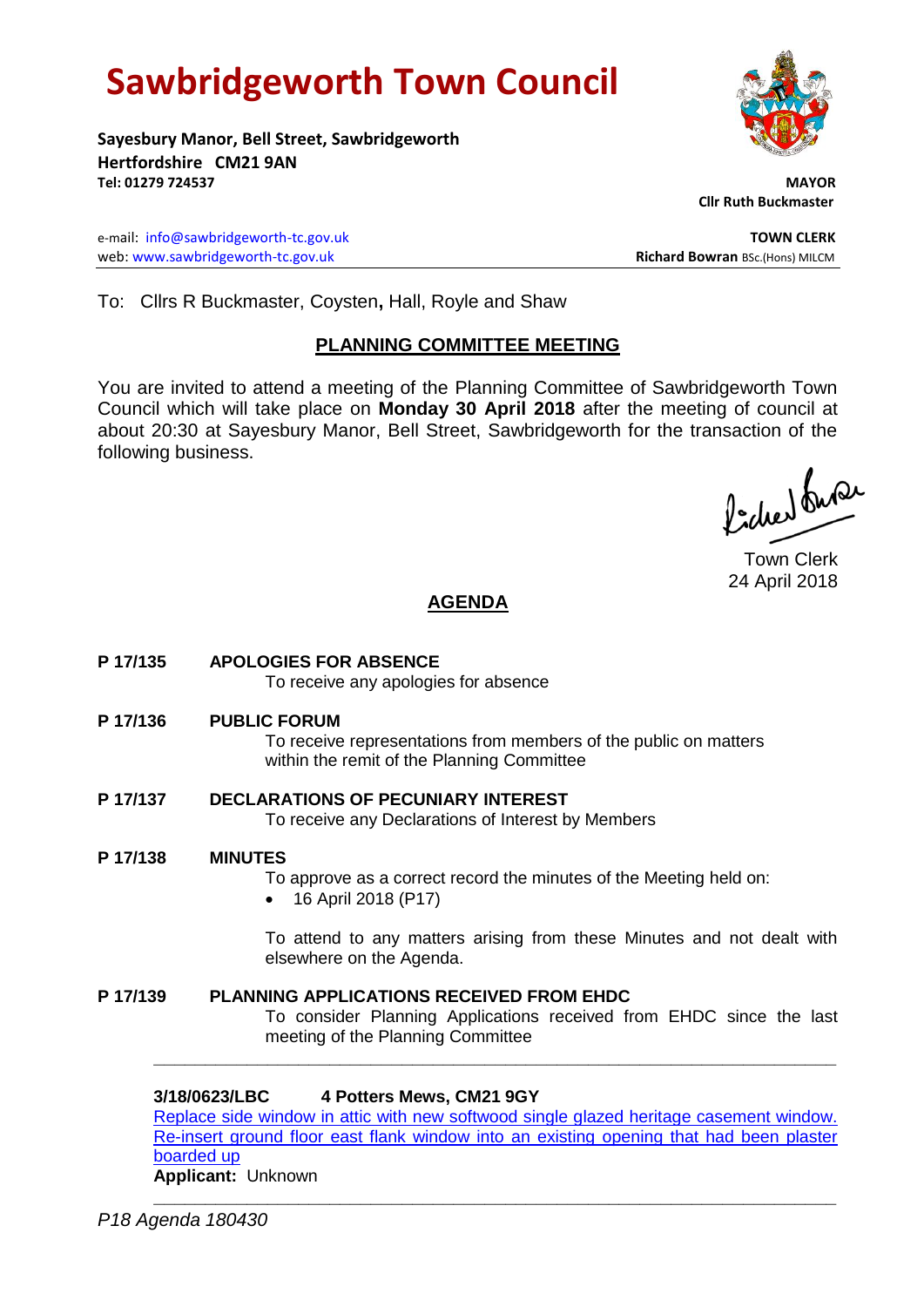#### **3/18/0658/HH Vincent House, Station Road, CM21 9JZ**

[Erection of detached timber garden room](https://publicaccess.eastherts.gov.uk/online-applications/applicationDetails.do?activeTab=documents&keyVal=P601V4GLL2J00)  **Applicant:** Simon Thompson

#### **3/18/0745/HH 17 Burnside, CM21 0EP**

[Garage conversion to habitable accommodation, roof lights added on the rear roof, part](https://publicaccess.eastherts.gov.uk/online-applications/applicationDetails.do?activeTab=documents&keyVal=P6LVYZGLL8100)  [two storey and part first floor side extension, new ground floor side window openings, front](https://publicaccess.eastherts.gov.uk/online-applications/applicationDetails.do?activeTab=documents&keyVal=P6LVYZGLL8100)  [hanging tiles replaced with horizontal painted cladding](https://publicaccess.eastherts.gov.uk/online-applications/applicationDetails.do?activeTab=documents&keyVal=P6LVYZGLL8100) **Applicant:** Unknown

**\_\_\_\_\_\_\_\_\_\_\_\_\_\_\_\_\_\_\_\_\_\_\_\_\_\_\_\_\_\_\_\_\_\_\_\_\_\_\_\_\_\_\_\_\_\_\_\_\_\_\_\_\_\_\_\_\_\_\_\_\_\_\_\_\_\_**

**\_\_\_\_\_\_\_\_\_\_\_\_\_\_\_\_\_\_\_\_\_\_\_\_\_\_\_\_\_\_\_\_\_\_\_\_\_\_\_\_\_\_\_\_\_\_\_\_\_\_\_\_\_\_\_\_\_\_\_\_\_\_\_\_\_\_**

**\_\_\_\_\_\_\_\_\_\_\_\_\_\_\_\_\_\_\_\_\_\_\_\_\_\_\_\_\_\_\_\_\_\_\_\_\_\_\_\_\_\_\_\_\_\_\_\_\_\_\_\_\_\_\_\_\_\_\_\_\_\_\_\_\_\_**

**\_\_\_\_\_\_\_\_\_\_\_\_\_\_\_\_\_\_\_\_\_\_\_\_\_\_\_\_\_\_\_\_\_\_\_\_\_\_\_\_\_\_\_\_\_\_\_\_\_\_\_\_\_\_\_\_\_\_\_\_\_\_\_\_\_\_**

# **3/18/0793/HH 22 Barnard Road, CM21 9DY**

[Single and two storey rear extensions and removal of chimney](https://publicaccess.eastherts.gov.uk/online-applications/applicationDetails.do?activeTab=documents&keyVal=P6WOTWGLLB800) **Applicant:** Unknown

#### **P 17/140 LATE PLANNING APPLICATIONS**

To deal with Planning Applications received from EHDC following the Publication of this Agenda and received before 27 April 2018

#### **P 17/141 PLANNING DECISIONS MADE BY EHDC**

To receive Planning Decisions from EHDC

#### **3/18/0285/HH Land to rear of 5 Bluebell Walk, CM21 0JQ**

Single-storey front extension

**STC Comment:** Objection. This proposal converts an Annex, formerly a garage, into a separate dwelling. It is thus an overdevelopment of the site and contrary to previous consents.

**\_\_\_\_\_\_\_\_\_\_\_\_\_\_\_\_\_\_\_\_\_\_\_\_\_\_\_\_\_\_\_\_\_\_\_\_\_\_\_\_\_\_\_\_\_\_\_\_\_\_\_\_\_\_\_\_\_\_\_\_\_\_\_\_\_\_**

*EHDC Decision:* Granted.

#### **3/18/0370/HH 45 Vantorts Road, CM21 9NB**

Side and rear extensions, roof alterations, permeable drive and conversion of garage to form annex

**\_\_\_\_\_\_\_\_\_\_\_\_\_\_\_\_\_\_\_\_\_\_\_\_\_\_\_\_\_\_\_\_\_\_\_\_\_\_\_\_\_\_\_\_\_\_\_\_\_\_\_\_\_\_\_\_\_\_\_\_\_\_\_\_\_\_**

**\_\_\_\_\_\_\_\_\_\_\_\_\_\_\_\_\_\_\_\_\_\_\_\_\_\_\_\_\_\_\_\_\_\_\_\_\_\_\_\_\_\_\_\_\_\_\_\_\_\_\_\_\_\_\_\_\_\_\_\_\_\_\_\_\_\_**

*STC Comment:* No objection. *EHDC Decision:* Granted.

#### **3/18/0383/HH Penrhyn, London Road, Spellbrook, CM23 4BA**

Balcony to bedroom at rear of the dwelling

*STC Comment:* No objection.

*EHDC Decision:* Refused. "The cumulative effect of the erected rear balcony together with the extensions previously added to the dwelling, would disproportionately alter the size of the original dwelling, and would intrude into the openness of the Metropolitan Green Belt. The proposal thereby constitutes inappropriate development in the Green Belt contrary to policies GBC1 and ENV5 of the East Herts Local Plan Second Review April 2007, and the National Planning Policy Framework".

**\_\_\_\_\_\_\_\_\_\_\_\_\_\_\_\_\_\_\_\_\_\_\_\_\_\_\_\_\_\_\_\_\_\_\_\_\_\_\_\_\_\_\_\_\_\_\_\_\_\_\_\_\_\_\_\_\_\_\_\_\_\_\_\_\_\_**